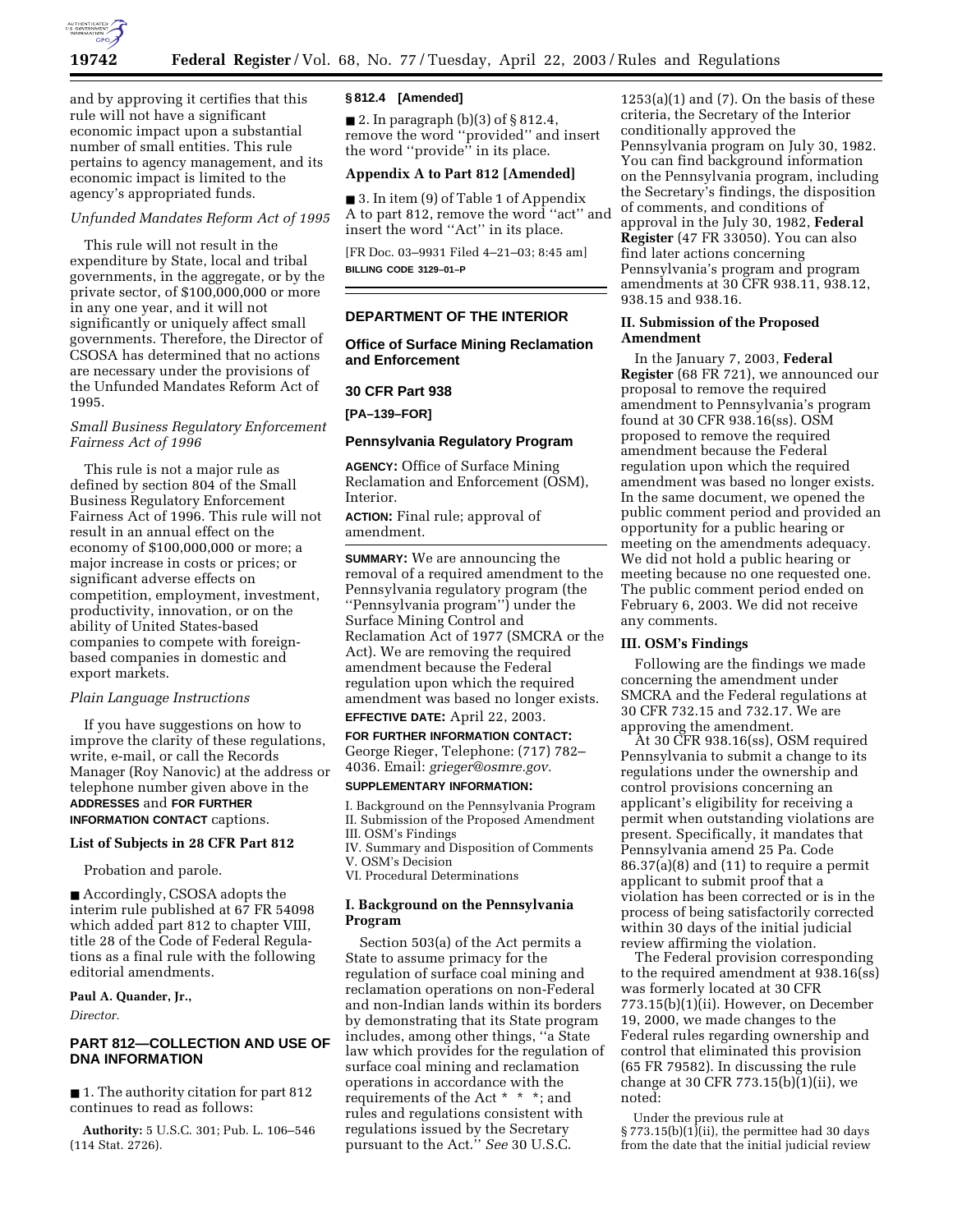decision affirmed the validity of the violation to submit proof that the violation was being corrected to the satisfaction of the agency with jurisdiction over the violation. In contrast, final § 773.14(c) requires that the regulatory authority initiate action to suspend or revoke the permit as improvidently issued if the disposition of challenges or administrative or judicial appeals affirms the violation or ownership or control listing or finding. We made this change to ensure prompt implementation of the section 510(c) permit block sanction once the validity of a violation or ownership or control listing or finding is affirmed on appeal. (The previous rule did not specify what action the regulatory authority must take if the permittee did not submit the required proof within 30 days.) 65 FR at 79623.

Because the required amendment at 30 CFR 938.16(ss) required the State to comply with the previous regulations found at 30 CFR 773.15(b)(1)(ii) rather than new Federal regulations found at 30 CFR 773.14(c), it is now unnecessary and we are therefore removing it.

## **IV. Summary and Disposition of Comments**

### *Public Comments*

We asked for public comments on the amendment in a January 7, 2003, **Federal Register** notice (68 FR 721) but did not receive any.

### *Federal Agency Comments*

Under 30 CFR 732.17(h)(11)(i) and section 503(b) of SMCRA, we requested comments on the amendment from various Federal agencies with an actual or potential interest in the Pennsylvania program (Administrative Record No. 844.06).

## *Environmental Protection Agency (EPA) Concurrence*

Under 30 CFR 732.17(h)(11)(ii), we are required to get a written concurrence from EPA for those provisions of the program amendment that relate to air or water quality standards issued under the authority of the Clean Water Act (33 U.S.C. 1251 *et seq.*) or the Clean Air Act (42 U.S.C. 7401 *et seq.*). We did not seek EPA concurrence on this amendment because we determined that it contains no such provisions.

## *State Historic Preservation Officer (SHPO) and the Advisory Council on Historic Preservation (ACHP)*

Under 30 CFR 732.17(h)(4), we are required to request comments from the SHPO and ACHP on amendments that may have an effect on historic properties. On March 1, 2002, we requested comments on Pennsylvania's amendment (Administrative Record No. 844.06), but neither the SHPO nor the ACHP responded to our request.

### **V. OSM's Decision**

Based on the above findings, we are removing the required amendment. To implement this decision, we are amending the Federal regulations at 30 CFR part 938, which codify decisions concerning the Pennsylvania program. We find that good cause exists under 5 U.S.C. 553(d)(3) to make this final rule effective immediately. Section 503(a) of SMCRA requires that the Pennsylvania program demonstrate that the State has the capability of carrying out the provisions of the Act and meeting its purposes. Making this regulation effective immediately will expedite that process. SMCRA requires consistency of State and Federal standards.

### **VI. Procedural Determinations**

## *Executive Order 12630—Takings*

This rule does not have takings implications because we have removed the counterpart Federal regulation upon which the required amendment was based. Therefore, we are requiring no action by the State.

## *Executive Order 12866—Regulatory Planning and Review*

This rule is exempted from review by the Office of Management and Budget under Executive Order 12866.

### *Executive Order 12988—Civil Justice Reform*

The Department of the Interior has conducted the reviews required by section 3 of Executive Order 12988 and has determined that this rule meets the applicable standards of subsections (a) and (b) of that section. However, these standards are not applicable to the actual language of State regulatory programs and program amendments because each program is drafted and promulgated by a specific State, not by OSM. Under sections 503 and 505 of SMCRA (30 U.S.C. 1253 and 1255) and the Federal regulations at 30 CFR 730.11, 732.15, and 732.17(h)(10), decisions on proposed State regulatory programs and program amendments submitted by the States must be based solely on a determination of whether the submittal is consistent with SMCRA and its implementing Federal regulations and whether the other requirements of 30 CFR parts 730, 731, and 732 have been met.

# *Executive Order 13132—Federalism*

This rule does not have federalism implications. SMCRA delineates the roles of the Federal and State governments with regard to the

regulation of surface coal mining and reclamation operations. One of the purposes of SMCRA is to ''establish a nationwide program to protect society and the environment from the adverse effects of surface coal mining operations.'' Section 503(a)(1) of SMCRA requires that State laws regulating surface coal mining and reclamation operations be ''in accordance with'' the requirements of SMCRA, and section 503(a)(7) requires that State programs contain rules and regulations ''consistent with'' regulations issued by the Secretary pursuant to SMCRA.

## *Executive Order 13175—Consultation and Coordination With Indian Tribal Governments*

In accordance with Executive Order 13175, we have evaluated the potential effects of this rule on Federally recognized Indian tribes and have determined that the rule does not have substantial direct effects on one or more Indian tribes, on the relationship between the Federal government and Indian tribes, or on the distribution of power and responsibilities between the Federal government and Indian tribes. The basis for this determination is that our decision is on a State regulatory program and does not involve a Federal program involving Indian tribes.

## *Executive Order 13211—Regulations That Significantly Affect the Supply, Distribution, or Use of Energy*

On May 18, 2001, the President issued Executive Order 13211 which requires agencies to prepare a Statement of Energy Effects for a rule that is (1) considered significant under Executive Order 12866, and (2) likely to have a significant adverse effect on the supply, distribution, or use of energy. Because this rule is exempt from review under Executive Order 12866 and is not expected to have a significant adverse effect on the supply, distribution, or use of energy, a Statement of Energy Effects is not required.

# *National Environmental Policy Act*

This rule does not require an environmental impact statement because section 702(d) of SMCRA (30 U.S.C. 1292(d)) provides that agency decisions on proposed State regulatory program provisions do not constitute major Federal actions within the meaning of section 102(2)(C) of the National Environmental Policy Act (42 U.S.C. 4332(2)(C)).

#### *Paperwork Reduction Act*

This rule does not contain information collection requirements that